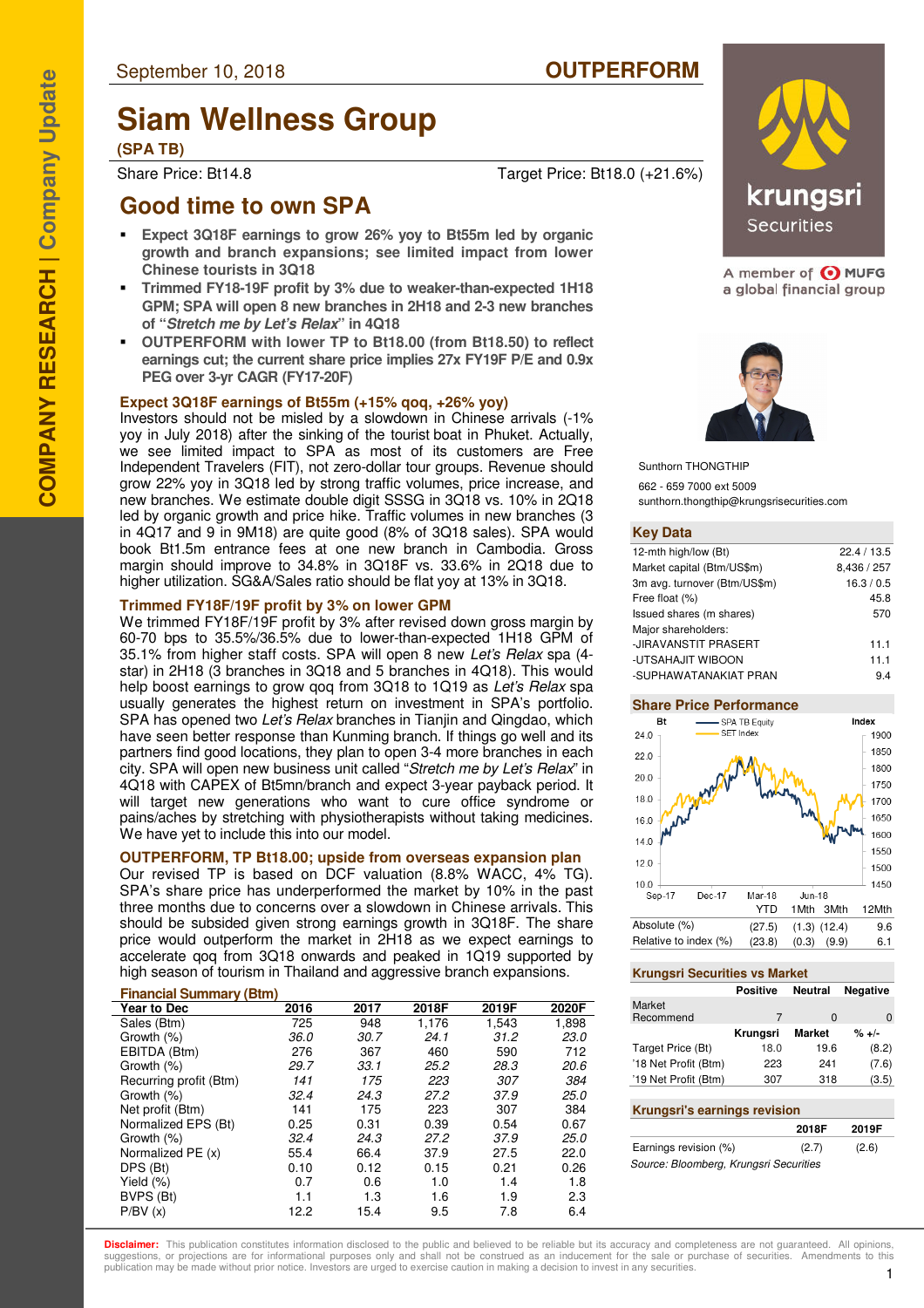

## **Valuation**

#### **Maintain OUTPERFORM with lower TP of Bt18.00/sh (from Bt18.50/sh)**

Our TP is based on DCF valuation (8.8% WACC, 4% TG). We cut TP to Bt18.00 (from Bt18.50) after revised down FY18-19F earnings by 3% on lower GPM. We see upside from aggressive expansion in China given their asset-light franchise model, strong branding, and high-quality service that are hard to replicate.

#### **SPA: Discounted cash flow**

|                                            | 2019F  | 2020F  | 2021F  | 2022F  | 2023F  |
|--------------------------------------------|--------|--------|--------|--------|--------|
| Effective tax rate                         | 19%    | 20%    | 21%    | 20%    | 20%    |
| <b>Operating EBIT</b>                      | 382    | 480    | 595    | 705    | 826    |
| Less: Tax on EBIT                          | $-71$  | $-94$  | $-122$ | $-141$ | $-165$ |
| Operating EBIT after tax                   | 311    | 386    | 473    | 564    | 661    |
| Add: Depreciation                          | 104    | 116    | 127    | 137    | 146    |
| Less: Changes in Operating Working Capital | 29     | 28     | 29     | 11     | 36     |
| Less: Capex                                | $-250$ | $-250$ | $-250$ | $-250$ | $-250$ |
| <b>Operating FCF</b>                       | 194    | 281    | 379    | 462    | 593    |
| Discounted factor                          | 1.0    | 0.9    | 0.8    | 0.8    | 0.7    |
| <b>Discounted Value</b>                    | 194    | 258    | 320    | 359    | 423    |

| <b>SPA: DCF Valuation</b>       |        |
|---------------------------------|--------|
| Risk-free rate                  | 3.25%  |
| Equity risk premium             | 8.5%   |
| Beta                            | 0.8    |
| Interest rate                   | 4.0%   |
| <b>CAPM Required Return</b>     | 9.6%   |
| Debt financing (%)              | 13%    |
| <b>WACC</b>                     | 8.8%   |
| Debt financing                  | 151    |
| Equity                          | 984    |
| Firm value                      | 1,131  |
| Present value of terminal value | 9,228  |
| Total project value             | 10,359 |
| Net cash                        | 48     |
| shares outstanding              | 570    |
| SPA value (Bt)                  | 18.0   |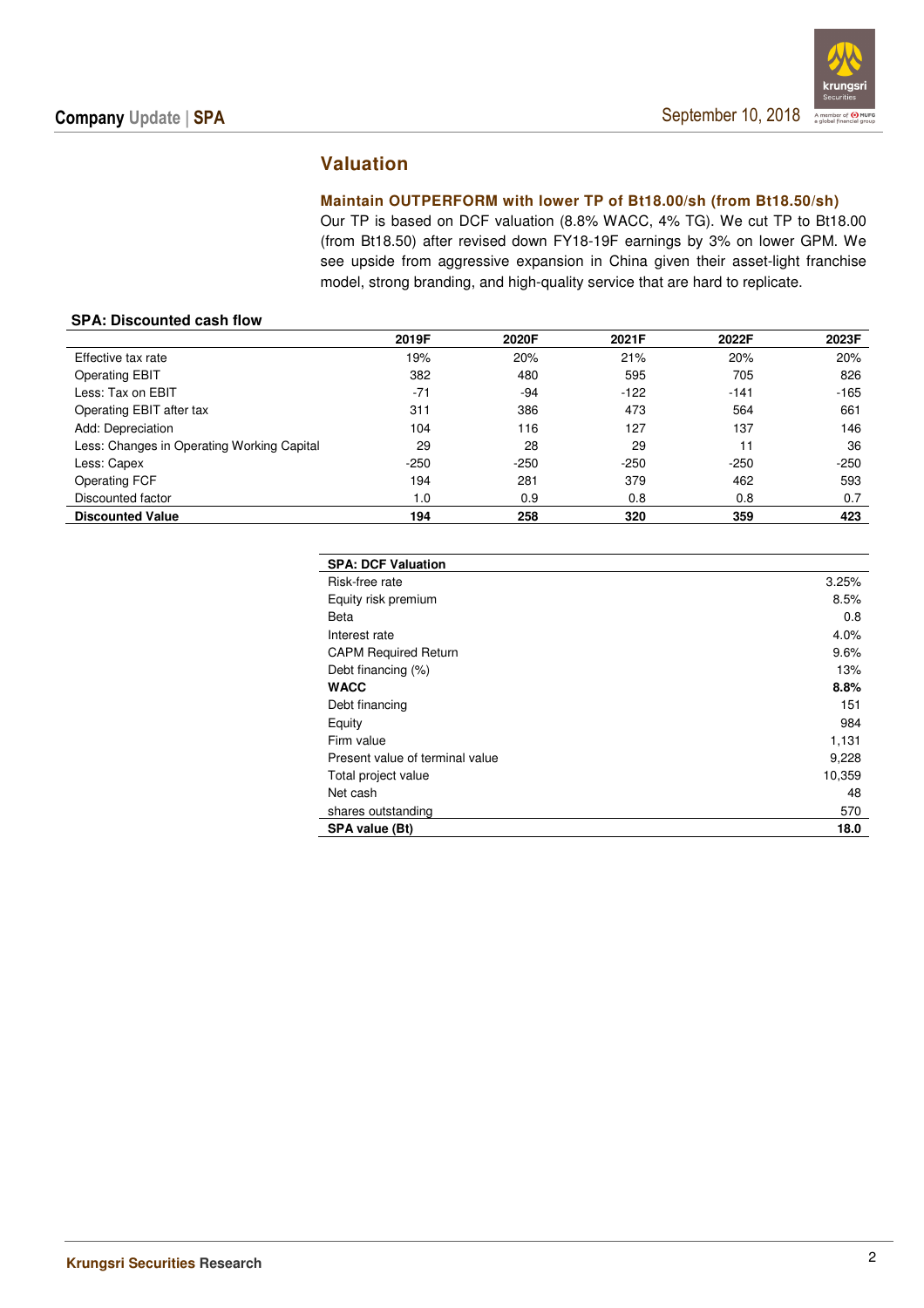#### **3Q18F Earnings preview**

|                             | 3Q17     | 2Q18     | 3Q18F          | $Y$ -o- $Y$ | $Q$ -o- $Q$ |
|-----------------------------|----------|----------|----------------|-------------|-------------|
| <b>Sales</b>                | 243      | 265      | 296            | 22%         | 12%         |
| COGS (incl. depreciation)   | 161      | 176      | 193            | 20%         | 10%         |
| Gross Profit                | 83       | 89       | 103            | 25%         | 16%         |
| SG&A                        | 32       | 37       | 38             | 19%         | 4%          |
| <b>Operating Profit</b>     | 51       | 52       | 65             | 28%         | 24%         |
| Equity income               | 3        | 7        | 3              | n.a         | n.a.        |
| <b>EBIT</b>                 | 54       | 59       | 68             | 25%         | 15%         |
| Interest expense            | 2        | 2        | $\overline{c}$ | 15%         | $-13%$      |
| <b>EBT</b>                  | 53       | 57       | 66             | 26%         | 16%         |
| Income tax                  | 8        | 8        | 11             | 25%         | 27%         |
| Minority interests          | 0        | 0        | 0              | n.a.        | n.a.        |
| Core profit                 | 44       | 48       | 55             | 26%         | 15%         |
| Extra items                 | $\Omega$ | $\Omega$ | $\mathbf 0$    | n.a.        | n.a.        |
| Net income                  | 44       | 48       | 55             | 26%         | 15%         |
| <b>EPS</b>                  | 0.08     | 0.08     | 0.10           | 26%         | 15%         |
| Ratio analysis              |          |          |                |             |             |
| Gross margin (%)            | 34%      | 34%      | 35%            |             |             |
| SGA/Total revenue (%)       | 13%      | 14%      | 13%            |             |             |
| Operating profit margin (%) | 22%      | 22%      | 23%            |             |             |
| Core profit margin (%)      | 18%      | 18%      | 19%            |             |             |
|                             |          |          |                |             |             |

Source: Company data and Krungsri estimates

#### **Revised Assumptions**

|                     |       | Sales growth |       | Gross margin |       | SG&A/Sales |
|---------------------|-------|--------------|-------|--------------|-------|------------|
|                     | FY18F | FY19F        | FY18F | FY19F        | FY18F | FY19F      |
| New assumption      | 24.1% | 31.2%        | 35.5% | 36.5%        | 13.2% | 12.8%      |
| Previous assumption | 34.5% | 32.5%        | 36.2% | 37.1%        | 12.5% | 11.3%      |



#### SPA: Number of branches by location SPA: Number of branches by brand



**Inbound Chinese tourists SPA: Revenue growth for spa business** 





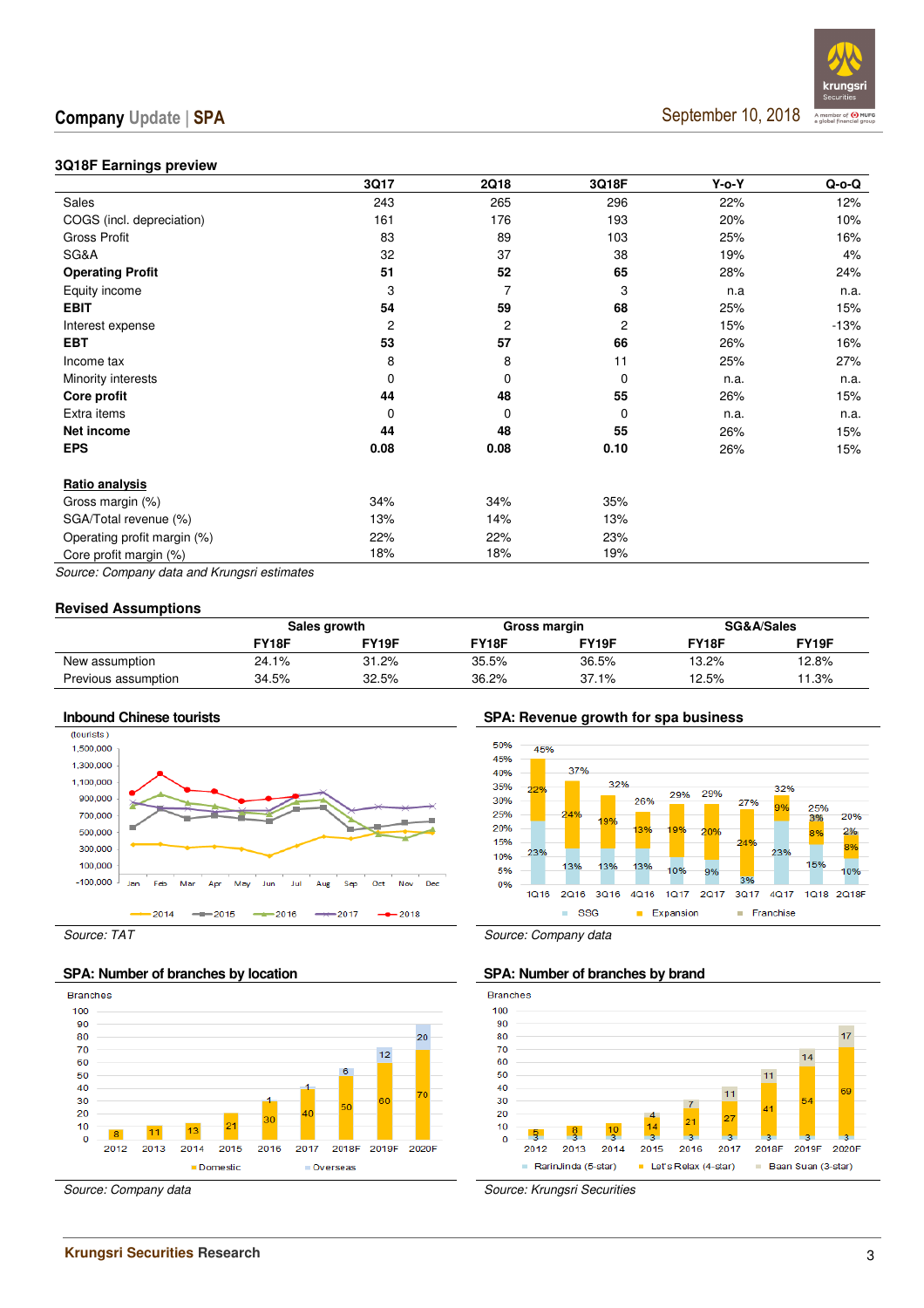September 10, 2018

 $Sep-17 Now-17$  $\sqrt{ar-1\varepsilon}$ 

 $an-18$  $7a$ y-13 LL-16<br>Sep-13





Source: Bloomberg, Krungsri Securities Source: Bloomberg, Krungsri Securities Source: Bloomberg, Krungsri Securities

#### **Peer Comparison**

|                  |                                           | <b>Market</b> | PE              |      | P/BV            |     | <b>EPS</b> |      | Div Yield ROE |         |       |       | <b>Share Price</b>                 |            |
|------------------|-------------------------------------------|---------------|-----------------|------|-----------------|-----|------------|------|---------------|---------|-------|-------|------------------------------------|------------|
|                  |                                           | Cap           | (x)             |      | (x)             |     | G%         |      | (%)           | $(\% )$ |       |       | Performance                        |            |
| <b>BB Ticker</b> | Name                                      | US\$          | 18F             | 19F  | 18F             | 19F | 18F        | 19F  | 18F           | 18F     | 1M    | зм    | 6M                                 | <b>YTD</b> |
| <b>SPATB</b>     | <b>SIAM WELLNESS GROUP PCL</b>            | 257           | 37.9            | 27.5 | 9.5             | 7.8 | 27.2       | 37.9 | 1.0           | 30.0    |       |       | $(1.3)$ $(12.4)$ $(20.0)$ $(27.5)$ |            |
| ERW TB           | ERAWAN GROUP PCL/THE                      |               | 587 31.6        | 27.8 | 3.4             | 0.9 | 20.4       | 13.9 | 0.9           | 11.2    | 8.5   | (7.2) | 0.0                                | (11.5)     |
|                  | CENTEL TB CENTRAL PLAZA HOTEL PCL         |               | 1,582 24.5 22.6 |      | 4.0             | 1.6 | 6.7        | 8.33 | 1.6           | 18.0    |       |       | $(12.0)$ $(15.4)$ $(11.5)$         | (33.9)     |
| <b>MINT TB</b>   | MINOR INTERNATIONAL PCL                   |               | 5.413 30.4 24.6 |      | -3.5            | 1.0 | 8.2        | 23.5 | 1.0           | 11.9    | 1.3   | 9.2   | (1.3)                              | (12.0)     |
| <b>GYM LN</b>    | <b>GYM GROUP PLC/THE</b>                  |               | 587 35.8        | 25.9 | N/A             | N/A | 37.9       | N/A  | $0.5^{\circ}$ | N/A     | 9.8   | 31.1  | 31.3                               | 49.5       |
| <b>PLNT US</b>   | PLANET FITNESS INC - CL A                 | 4.956         | 44.1            |      | 36.5(26.4)(9.9) |     | N/A        | 21.0 | N/A           | N/A     | (3.0) | 16.8  | 27.5                               | 45.4       |
| MED US           | <b>MEDIFAST INC</b>                       | 2.827         | 53.0            | 40.6 | N/A             | N/A | 95.0       | 30.5 | N/A           | 47.9    | 15.6  | 59.0  | 165.9                              | 238.9      |
|                  | Average (Simple)                          |               | 36.7            |      | 29.3(1.2)       | 0.3 | 32.6       | 22.5 | 1.0           | 23.8    |       |       |                                    |            |
|                  | $\sim$ $\sim$ $\sim$ $\sim$ $\sim$ $\sim$ |               |                 |      |                 |     |            |      |               |         |       |       |                                    |            |

Source: Bloomberg, Krungsri Securities

#### **SPA: Quarterly Earnings**

| Unit: (Btm)               | <b>2Q17</b> | 3Q17 | 4Q17 | 1Q18 | <b>2Q18</b> |
|---------------------------|-------------|------|------|------|-------------|
| Sales                     | 229         | 247  | 256  | 279  | 265         |
| COGS (incl. depreciation) | 148         | 161  | 170  | 174  | 176         |
| <b>Gross Profit</b>       | 82          | 86   | 86   | 105  | 89          |
| SG&A                      | 33          | 32   | 35   | 37   | 37          |
| <b>Operating Profit</b>   | 49          | 54   | 51   | 67   | 52          |
| Equity income             | $\Omega$    | 0    | 3    | 2    |             |
| <b>EBIT</b>               | 49          | 54   | 54   | 69   | 59          |
| Interest expense          |             | 2    | З    | 2    | 2           |
| <b>EBT</b>                | 47          | 53   | 52   | 67   | 57          |
| Income tax                |             | 8    | 6    | 11   | 8           |
| Minority interests        |             |      | 0    |      |             |
| Core profit               | 40          | 44   | 46   | 56   | 48          |
| Extra items               | 0           | 0    |      |      |             |
| Net income                | 40          | 44   | 46   | 56   | 48          |
| <b>EPS</b>                | 0.07        | 0.08 | 0.08 | 0.10 | 0.08        |

Source: Company data, Bloomberg, Krungsri Securities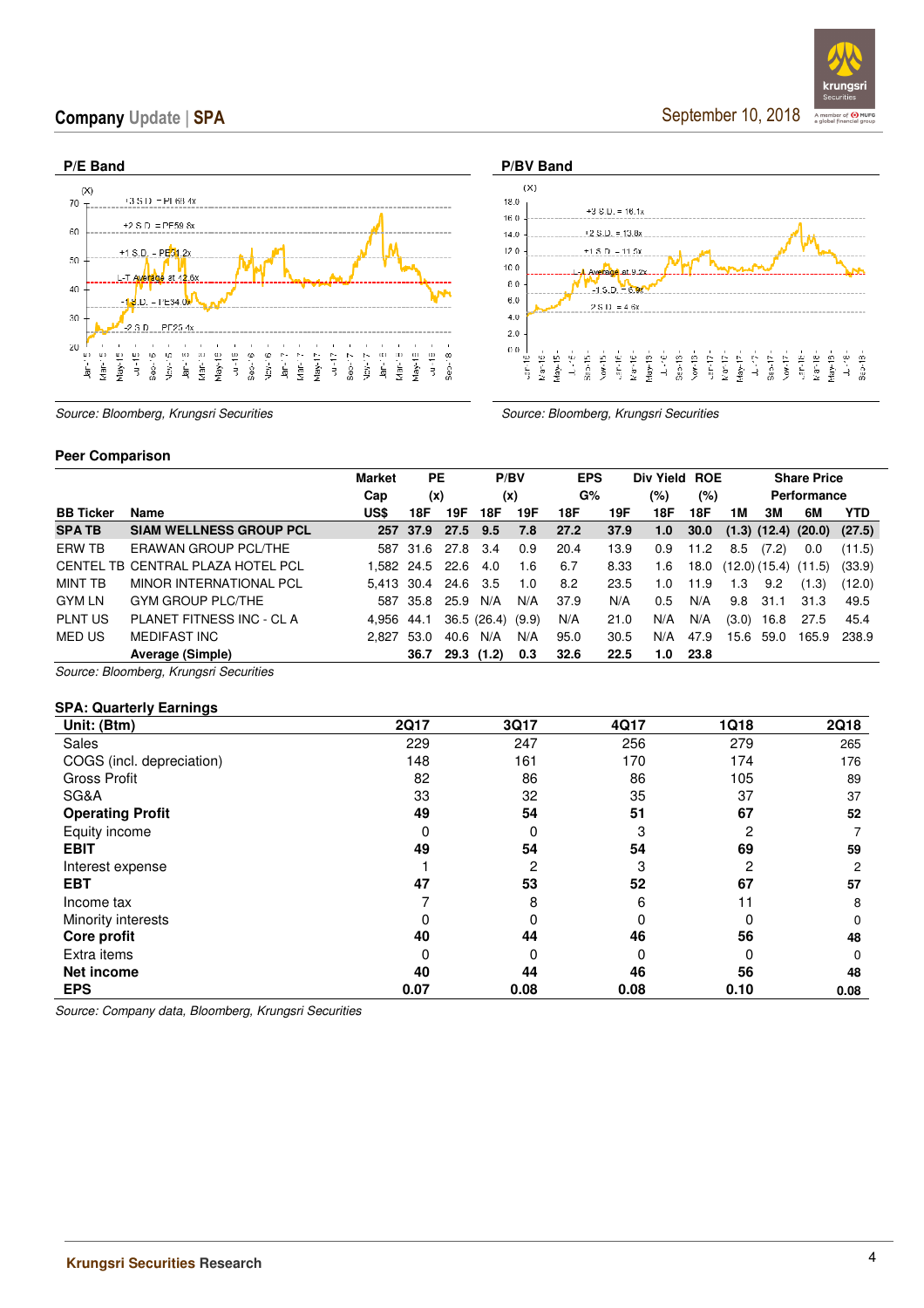September 10, 2018



| <b>INCOME STATEMENT (Btm)</b>              | 2016         | 2017        | 2018F    | 2019F       | 2020F       |
|--------------------------------------------|--------------|-------------|----------|-------------|-------------|
| Sales                                      | 739          | 962         | 1,193    | 1,561       | 1,919       |
| Cost of sales (COGS)                       | (429)        | (542)       | (667)    | (876)       | (1,080)     |
| Depreciation & amoritisation               | (55)         | (77)        | (92)     | (104)       | (116)       |
| Gross profit                               | 254          | 343         | 434      | 581         | 723         |
| S&A expenses                               | (89)         | (130)       | (157)    | (200)       | (242)       |
| <b>Operating profit</b>                    | 165          | 212         | 277      | 382         | 480         |
| Other operating income                     | 0            | 0           | 0        | $\mathbf 0$ | 0           |
| <b>EBIT</b>                                | 165          | 212         | 277      | 382         | 480         |
| Interest expense                           | (2)          | (7)         | (7)      | (5)         | (3)         |
| Interest income                            | 0            | 0           | 0        | 0           | 0           |
| Goodwill amortisation                      | 0            | $\mathbf 0$ | 0        | 0           | $\mathbf 0$ |
| Pre-tax profit                             | 164          | 206         | 270      | 377         | 477         |
| Income tax on company & subsidiaries       | (23)         | (31)        | (47)     | (70)        | (93)        |
| <b>Profit after tax</b>                    | 141          | 175         | 223      | 307         | 384         |
| Minority interests                         | 0            | $\mathbf 0$ | 0        | 0           | 0           |
| Share of associate net income              | 0            | 0           | 0        | 0           | 0           |
| Preferred dividends                        | 0            | 0           | 0        | 0           | $\mathbf 0$ |
| Recurring attributable net profit          | 141          | 175         | 223      | 307         | 384         |
| <b>Extraordinary items</b>                 | $\mathbf{0}$ | $\mathbf 0$ | $\Omega$ | 0           | $\Omega$    |
| Reported net profit                        | 141          | 175         | 223      | 307         | 384         |
|                                            |              |             |          |             |             |
| Shares in issue (Y/E, m)                   | 570          | 570         | 570      | 570         | 570         |
| Shares in issue (weighted avg, m)          | 570          | 570         | 570      | 570         | 570         |
| EPS (before extraordinary items, Bt)       | 0.25         | 0.31        | 0.39     | 0.54        | 0.67        |
| DPS (Bt)                                   | 0.10         | 0.12        | 0.15     | 0.21        | 0.26        |
| DPS/EPS (%)                                | 40           | 39          | 39       | 39          | 39          |
| <b>CASH FLOW (Btm)</b>                     | 2016         | 2017        | 2018F    | 2019F       | 2020F       |
| Profits before tax                         | 165          | 212         | 277      | 382         | 480         |
| Depreciation & amortisation                | 55           | 77          | 92       | 104         | 116         |
| <b>EBITDA</b>                              | 221          | 290         | 369      | 486         | 596         |
| Notional cash taxes on ungeared operations | (23)         | (31)        | (47)     | (70)        | (93)        |
| Interest payment                           | (2)          | (7)         | (7)      | (5)         | (3)         |
| Net change in working capital              | 17           | 21          | 25       | 29          | 28          |
| <b>Cash flow from Operations</b>           | 213          | 274         | 339      | 440         | 528         |
| Capex                                      | (274)        | (265)       | (250)    | (250)       | (250)       |
| Other                                      | (8)          | (75)        | 65       | (19)        | (18)        |
| <b>Cash flow from Investment</b>           | (283)        | (339)       | (185)    | (269)       | (268)       |
| Net borrowings                             | 99           | 162         | (86)     | (50)        | (50)        |
| Equity capital raised                      | 0            | $\Omega$    | 0        | 0           | 0           |
| Dividends paid                             | (57)         | (68)        | (87)     | (120)       | (150)       |
| <b>Others</b>                              | $\Omega$     | 9           | $\Omega$ | 0           | 0           |
| Cash flow from financing                   | 42           | 103         | (173)    | (170)       | (200)       |
| Net change in cash                         | (27)         | 37          | (19)     | 2           | 60          |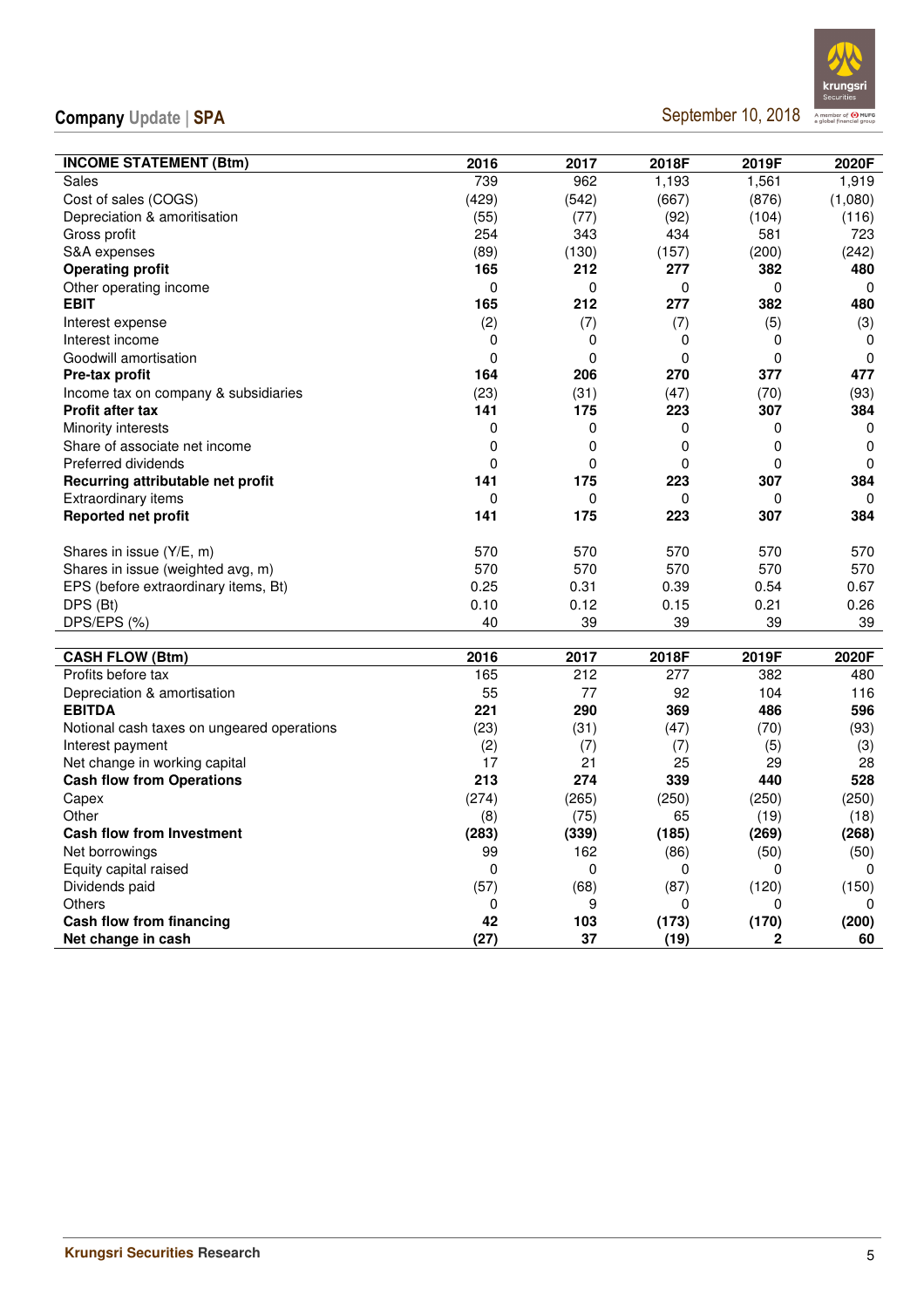September 10, 2018



| <b>BALANCE SHEET (Btm)</b>           | 2016        | 2017        | 2018F       | 2019F       | 2020F       |
|--------------------------------------|-------------|-------------|-------------|-------------|-------------|
| Cash & equivalents                   | 33          | 67          | 48          | 50          | 110         |
| A/C receivable                       | 9           | 12          | 15          | 20          | 25          |
| Inventory                            | 20          | 28          | 35          | 45          | 56          |
| Others                               | 26          | 84          | 0           | 0           | 0           |
| <b>Total Current Assets</b>          | 88          | 191         | 98          | 115         | 190         |
| Property and equipment               | 699         | 889         | 1,048       | 1,193       | 1,327       |
| Investments & associates             | 13          | 10          | 11          | 11          | 12          |
| Other assets                         | 37          | 51          | 63          | 83          | 102         |
| Goodwill                             | 28<br>865   | 34          | 32          | 31<br>1,433 | 29          |
| <b>Total Assets</b>                  |             | 1,175       | 1,251       |             | 1,660       |
| Short-term debt                      | 20          | 77          | 54          | 54          | 54          |
| A/C payable                          | 70          | 86          | 107         | 140         | 172         |
| Other current liabilities            | 30          | 44          | 42          | 42          | 43          |
| <b>Total Current Liabilities</b>     | 120         | 207         | 203         | 236         | 269         |
| Long-term debt                       | 80          | 185         | 122         | 72          | 22          |
| Other liabilities                    | 26          | 29          | 36          | 47          | 58          |
| <b>Total Liabilities</b>             | 226         | 421         | 361         | 355         | 349         |
| Share capital                        | 143         | 143         | 143         | 143         | 143         |
| Share premium                        | 279         | 279         | 279         | 279         | 279         |
| Revaluation/Warrants/Treasury        | 0           | 0           | 0           | 0           | 0           |
| Translation adjustment               | (6)         | (6)         | (6)         | (6)         | (6)         |
| Retained earnings                    | 223         | 339         | 475         | 662         | 896         |
| <b>Total ordinary equity</b>         | 639         | 755         | 890         | 1,078       | 1,312       |
| Preferred equity                     | 0           | 0           | 0           | 0           | 0           |
| <b>Minorities</b>                    | 0           | 0           | 0           | 0           | 0           |
| <b>Total equity &amp; minorities</b> | 639<br>0    | 755<br>0    | 890<br>0    | 1,078<br>0  | 1,312<br>0  |
| BV per ordinary share (Y/E, Bt)      | 1.12        | 1.32        | 1.56        | 1.89        | 2.30        |
| Adjusted book value ps (Y/E, Bt)     | 1.12        | 1.32        | 1.56        | 1.89        | 2.30        |
|                                      |             |             |             |             |             |
|                                      |             |             |             |             |             |
| RATIOS (%)                           | 2016        | 2017        | 2018F       | 2019F       | 2020F       |
| Growth                               |             |             |             |             |             |
| Turnover                             | 36.0        | 30.7        | 24.1        | 31.2        | 23.0        |
| <b>EBITDA</b>                        | 27.0        | 31.4        | 27.1        | 31.9        | 22.7        |
| <b>EBIT</b>                          | 22.7        | 28.5        | 30.4        | 37.8        | 25.8        |
| Net profit                           | 32.4        | 24.3        | 27.2        | 37.9        | 25.0        |
| EPS pre extraordinary items          | 32.4        | 24.3        | 27.2        | 37.9        | 25.0        |
| EPS (diluted)                        | 32.4        | 24.3        | 27.2        | 37.9        | 25.0        |
| <b>DPS</b>                           | 0.0         | 20.0        | 27.2        | 37.9        | 25.0        |
| <b>Accounting ratios</b>             |             |             |             |             |             |
|                                      |             |             |             |             |             |
| Gross profit margin                  | 33.2        | 34.6        | 35.5        | 36.5        | 37.0        |
| Operating profit margin              | 22.8        | 22.4        | 23.6        | 24.7        | 25.3        |
| EBITDA margin                        | 38.1        | 38.8        | 39.1        | 38.3        | 37.5        |
| <b>EBIT</b> margin                   | 22.8        | 22.4        | 23.6        | 24.7        | 25.3        |
| Net profit margin                    | 19.4        | 18.5        | 18.9        | 19.9        | 20.2        |
| <b>ROA</b>                           | 16.3        | 14.9        | 17.8        | 21.4        | 23.1        |
| <b>ROE</b>                           | 22.1        | 23.2        | 25.0        | 28.5        | 29.3        |
| <b>Stability</b>                     |             |             |             |             |             |
| D/E(x)                               | 0.4         | 0.6         | 0.4         | 0.3         | 0.3         |
| Net $D/E(x)$                         | 0.2         | 0.3         | 0.2         | 0.1         | 0.1         |
| Interest Coverage Ratio              | 105.6       | n.a.        | n.a.        | n.a.        | n.a.        |
| Current ratio (x)                    | 0.7         | 0.9         | 0.5         | 0.5         | 0.7         |
| Quick ratio (x)                      | 0.6         | 0.8         | 0.3         | 0.3         | 0.5         |
| Valuation (x)                        |             |             |             |             |             |
| <b>PER</b>                           | 55.4        | 66.4        | 37.9        | 27.5        | 22.0        |
| Normalized PER                       | 55.4        | 66.4        | 37.9        | 27.5        | 22.0        |
| P/BV                                 | 12.2        | 15.4        | 9.5         | 7.8         | 6.4         |
| EV/EBTDA<br>Dividend yield (%)       | 28.6<br>0.7 | 31.6<br>0.6 | 18.3<br>1.0 | 14.3<br>1.4 | 11.8<br>1.8 |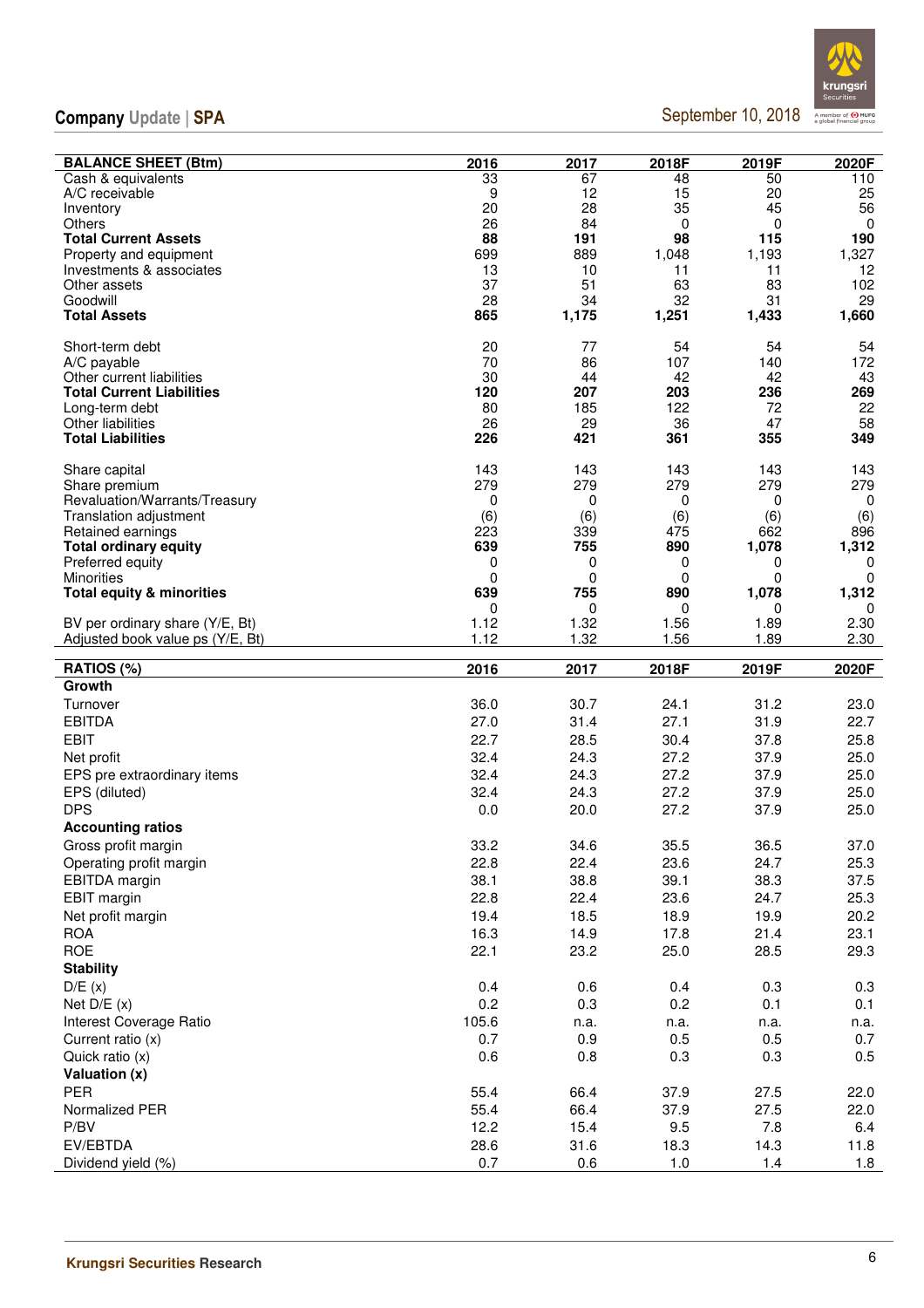

#### **CG Rating 2017 Companies with CG Rating**

### <u> AAAAA</u>

| <b>ADVANC</b>                                              | AKP                        | ANAN                 | <b>AOT</b>                  | AP                        | <b>BAFS</b>                 | <b>BANPU</b>  | BAY                        | <b>BCP</b>        | <b>BTS</b>    | <b>BWG</b>               | <b>CFRESH</b>              | CHO                             | <b>CK</b>     |
|------------------------------------------------------------|----------------------------|----------------------|-----------------------------|---------------------------|-----------------------------|---------------|----------------------------|-------------------|---------------|--------------------------|----------------------------|---------------------------------|---------------|
| <b>CNT</b>                                                 | CPF                        | <b>CPN</b>           | CSL                         | <b>DELTA</b>              | <b>DEMCO</b>                | <b>DRT</b>    | <b>DTAC</b>                | <b>DTC</b>        | <b>EASTW</b>  | <b>EGCO</b>              | GC                         | <b>GCAP</b>                     | <b>GFPT</b>   |
| GOLD                                                       | <b>GPSC</b>                | <b>GRAMMY GUNKUL</b> |                             | <b>HANA</b>               | <b>HMPRO</b>                | ICC           | <b>ICHI</b>                | <b>INTUCH</b>     | <b>IRPC</b>   | <b>IVL</b>               | <b>JSP</b>                 | <b>KBANK</b>                    | <b>KCE</b>    |
| <b>KKP</b>                                                 | <b>KTB</b>                 | <b>KTC</b>           | <b>LHFG</b>                 | <b>LPN</b>                | <b>MBK</b>                  | <b>MCOT</b>   | <b>MINT</b>                | <b>MONO</b>       | <b>NCH</b>    | <b>NKI</b>               | <b>NYT</b>                 | <b>OTO</b>                      | PDJ           |
| PHOL                                                       | <b>PLANB</b>               | <b>PPS</b>           | PRG                         | <b>PSH</b>                | <b>PSL</b>                  | PTG           | PTT                        | PTTEP             | <b>PTTGC</b>  | <b>PYLON</b>             | Q-CON                      | QH                              | QTC           |
| <b>RATCH</b>                                               | <b>ROBINS</b>              | SAMART               | SAMTEL                      | <b>SAT</b>                | SC                          | <b>SCB</b>    | SCC                        | <b>SCCC</b>       | <b>SDC</b>    | SE-ED                    | SIS                        | <b>SITHAI</b>                   | <b>SNC</b>    |
| SPALI                                                      | <b>SPRC</b>                | SSSC                 | <b>STEC</b>                 | SVI                       | <b>SYNTEC</b>               | <b>TCAP</b>   | <b>THANA</b>               | <b>THCOM</b>      | <b>THREL</b>  | <b>TISCO</b>             | <b>TKT</b>                 | <b>TMB</b>                      | <b>TNDT</b>   |
| <b>TOP</b>                                                 | <b>TRC</b>                 | <b>TRUE</b>          | <b>TSC</b>                  | <b>TTCL</b>               | TU                          | <b>TVD</b>    | UV                         | VGI               | WACOAL        | WAVE                     |                            |                                 |               |
| 000                                                        | O.                         |                      |                             |                           |                             |               |                            |                   |               |                          |                            |                                 |               |
| 2S                                                         | AAV                        | <b>ACAP</b>          | AGE                         | AH                        | <b>AHC</b>                  | <b>AIRA</b>   | AIT                        | <b>ALT</b>        | AMANAH        | AMATA                    | <b>AMATAV</b>              | <b>APCO</b>                     | ARIP          |
| <b>ASIA</b>                                                | <b>ASIMAR</b>              | ASK                  | <b>ASP</b>                  | <b>AUCT</b>               | <b>AYUD</b>                 | <b>BBL</b>    | <b>BCPG</b>                | <b>BDMS</b>       | <b>BEC</b>    | <b>BEM</b>               | <b>BFIT</b>                | <b>BJC</b>                      | <b>BJCHI</b>  |
| <b>BLA</b>                                                 | <b>BOL</b>                 | <b>BROOK</b>         | <b>BRR</b>                  | <b>BTW</b>                | CEN                         | <b>CENTEL</b> | <b>CGH</b>                 | CHARAN            | <b>CHEWA</b>  | <b>CHG</b>               | <b>CHOW</b>                | <b>CI</b>                       | <b>CIG</b>    |
| <b>CIMBT</b>                                               | <b>CKP</b>                 | <b>CM</b>            | CNS                         | COL                       | COM7                        | CPI           | <b>CSC</b>                 | <b>CSP</b>        | <b>CSS</b>    | <b>DCC</b>               | EA                         | <b>EASON</b>                    | <b>ECF</b>    |
| <b>ECL</b>                                                 | EE                         | EPG                  | ERW                         | <b>FN</b>                 | <b>FNS</b>                  | <b>FORTH</b>  | <b>FPI</b>                 | <b>FSMART</b>     | <b>FVC</b>    | <b>GBX</b>               | <b>GEL</b>                 | <b>GLOBAL</b>                   | <b>GLOW</b>   |
| <b>HARN</b>                                                | <b>HYDRO</b>               | <b>ILINK</b>         | <b>INET</b>                 | <b>IRC</b>                | $\mathsf{I}\mathsf{T}$      | <b>ITD</b>    | <b>JCKH</b>                | <b>JWD</b>        | Κ             | KGI                      | <b>KKC</b>                 | KOOL                            | KSL           |
| <b>KTIS</b>                                                | L&E                        | LALIN                | LANNA                       | LH                        | <b>LHK</b>                  | <b>LIT</b>    | <b>LOXLEY</b>              | LRH               | LST           | M                        | <b>MACO</b>                | <b>MAJOR</b>                    | <b>MAKRO</b>  |
| MALEE                                                      | <b>MBKET</b>               | MC                   | <b>MEGA</b>                 | <b>MFC</b>                | <b>MFEC</b>                 | <b>MOONG</b>  | <b>MSC</b>                 | <b>MTC</b>        | MTI           | <b>NOBLE</b>             | <b>NOK</b>                 | <b>NSI</b>                      | <b>NTV</b>    |
| <b>NWR</b>                                                 | OCC                        | OGC                  | <b>OISHI</b>                | ORI                       | PAP                         | <b>PATO</b>   | PB                         | <b>PCSGH</b>      | PDI           | PE                       | PG                         | <b>PJW</b>                      | <b>PLANET</b> |
| <b>PLAT</b>                                                | PM                         | PPP                  | PREB                        | <b>PRINC</b>              | PT                          | <b>RICHY</b>  | <b>RML</b>                 | <b>RS</b>         | RWI           | S                        | S & J                      | <b>SABINA</b>                   | SALEE         |
| SAMCO                                                      | SAWAD                      | SCG                  | SCI                         | <b>SCN</b>                | <b>SEAFCO</b>               | <b>SEAOIL</b> | <b>SENA</b>                | <b>SFP</b>        | <b>SIAM</b>   | <b>SINGER</b>            | <b>SIRI</b>                | <b>SMK</b>                      | <b>SMPC</b>   |
| <b>SMT</b>                                                 | SNP                        | <b>SORKON</b>        | <b>SPC</b>                  | SPI                       | <b>SPPT</b>                 | <b>SR</b>     | <b>SSF</b>                 | <b>SST</b>        | <b>STA</b>    | <b>STPI</b>              | SUC                        | <b>SUSCO</b>                    | <b>SUTHA</b>  |
| SWC                                                        | <b>SYMC</b>                | <b>SYNEX</b>         | <b>TAE</b>                  | <b>TAKUNI</b>             | <b>TASCO</b>                | <b>TBSP</b>   | <b>TCC</b>                 | <b>TEAM</b>       | <b>TFG</b>    | <b>TGCI</b>              | <b>THAI</b>                | <b>THANI</b>                    | THIP          |
| <b>THRE</b>                                                | <b>TICON</b>               | <b>TIPCO</b>         | TIW                         | TK                        | <b>TKN</b>                  | <b>TKS</b>    | <b>TMC</b>                 | TMI               | <b>TMILL</b>  | <b>TMT</b>               | TNITY                      | <b>TNL</b>                      | <b>TOG</b>    |
| <b>TPAC</b>                                                | <b>TPCORP</b>              | <b>TRT</b>           | <b>TRU</b>                  | <b>TSE</b>                | <b>TSR</b>                  | <b>TSTE</b>   | <b>TSTH</b>                | <b>TTA</b>        | <b>TTW</b>    | TVI                      | <b>TVO</b>                 | <b>TWP</b>                      | <b>TWPC</b>   |
| U                                                          | <b>UAC</b>                 | <b>UMI</b>           | UP                          | <b>UPF</b>                | <b>UPOIC</b>                | <b>UWC</b>    | <b>VIH</b>                 | <b>VNT</b>        | <b>WICE</b>   | <b>WINNER</b>            | XO                         | <b>YUASA</b>                    | ZMICO         |
| $\begin{array}{c} \bullet & \bullet & \bullet \end{array}$ |                            |                      |                             |                           |                             |               |                            |                   |               |                          |                            |                                 |               |
| 7UP                                                        | <b>AEC</b>                 | AEONTS AF            |                             | AJ                        | AKR                         | <b>ALLA</b>   | ALUCON AMA                 |                   | AMARIN        | AMC                      | <b>APURE</b>               | <b>AQUA</b>                     | <b>ARROW</b>  |
| AS                                                         | <b>ASEFA</b>               | <b>ASIAN</b>         | <b>ASN</b>                  | ATP30                     | AU                          | в             | BA                         | <b>BCH</b>        | <b>BEAUTY</b> | BH                       | <b>BIG</b>                 | <b>BIZ</b>                      | <b>BLAND</b>  |
| <b>BPP</b>                                                 | BR                         | <b>BROCK</b>         | <b>BTNC</b>                 | <b>CBG</b>                | <b>CCET</b>                 | <b>CCP</b>    | CGD                        | <b>CITY</b>       | <b>CMR</b>    | COLOR                    | <b>COMAN</b>               | CPL<br><b>CSR</b>               |               |
| <b>CTW</b>                                                 | <b>CWT</b>                 | <b>DCON</b>          | <b>DIGI</b>                 | <b>DNA</b>                | <b>EFORL</b>                | <b>EKH</b>    | <b>EPCO</b>                | <b>ESSO</b>       | <b>ETE</b>    | <b>FE</b>                | <b>FOCUS</b>               | <b>FSS</b>                      | <b>GENCO</b>  |
| <b>GIFT</b>                                                | GJS                        | <b>GLAND</b>         | <b>GSTEL</b>                | <b>GTB</b>                | <b>GYT</b>                  | <b>HPT</b>    | <b>HTC</b>                 | <b>HTECH</b>      | <b>IFS</b>    | <b>IHL</b>               | <b>INSURE</b>              | <b>IRCP</b><br>J                |               |
| <b>JCK</b>                                                 | <b>JMART</b>               | <b>JMT</b>           | <b>JUBILE</b>               | <b>KASET</b>              | <b>KBS</b>                  | <b>KCAR</b>   | KIAT                       | <b>KWC</b>        | <b>KYE</b>    | <b>LDC</b>               | LEE                        | LPH                             | <b>MATCH</b>  |
| <b>MATI</b>                                                | M-CHAI                     | <b>MDX</b>           | <b>META</b>                 | <b>METCO</b>              | <b>MGT</b>                  | MILL          | <b>MJD</b>                 | МK                | MODERN MPG    |                          | NC                         | <b>NCL</b>                      | <b>NDR</b>    |
| <b>NEP</b>                                                 | <b>NETBAY</b>              | <b>NPK</b>           | <b>NPP</b>                  | <b>NUSA</b>               | <b>OCEAN</b>                | <b>PDG</b>    | PF                         | <b>PICO</b>       | <b>PIMO</b>   | PK                       | PL                         | PLE                             | <b>PMTA</b>   |
| <b>PRECHA</b>                                              | PRIN                       | <b>PSTC</b>          | QLT                         | RCI                       | <b>RCL</b>                  | <b>RJH</b>    | <b>ROJNA</b>               | <b>RPC</b>        | S11           | SANKO                    | <b>SAPPE</b>               | <b>SCP</b><br>SE                |               |
| <b>SGP</b>                                                 | <b>SKR</b>                 | <b>SKY</b>           | <b>SLP</b>                  | <b>SMIT</b>               | <b>SOLAR</b>                | <b>SPA</b>    | <b>SPCG</b>                | <b>SPG</b>        | SPVI          | SQ                       | <b>SRICHA</b>              | <b>SSC</b>                      | <b>STANLY</b> |
| <b>SUPER</b><br><b>TPBI</b>                                | <b>SVOA</b><br><b>TPCH</b> | T.<br><b>TPIPL</b>   | <b>TACC</b><br><b>TPOLY</b> | <b>TCCC</b><br><b>TPP</b> | <b>TCMC</b><br><b>TRITN</b> | <b>TIC</b>    | <b>TLUXE</b><br><b>TVT</b> | TM<br><b>TYCN</b> | TMD           | <b>TNP</b><br><b>UPA</b> | <b>TNR</b><br><b>UREKA</b> | <b>TPA</b><br><b>TOPP</b><br>UT | <b>VIBHA</b>  |
| <b>VPO</b>                                                 | <b>WIIK</b>                | <b>WIN</b>           |                             |                           |                             | TTI           |                            |                   | <b>UOBKH</b>  |                          |                            |                                 |               |
|                                                            |                            |                      |                             |                           |                             |               |                            |                   |               |                          |                            |                                 |               |

#### **Disclaimer**

The disclosure of the survey result of the Thai Institute of Directors Association ("IOD") regarding corporate governance is made pursuant to the policy of the Office of the Securities and Exchange Commission. The survey of the IOD is based on the information of a company listed on the Stock Exchange of Thailand and the Market for Alternative Investment disclosed to the public and able to be accessed by a general public investor. The result, therefore, is from the perspective of a third party. It is not an assessment of operation and is not based on inside information. The survey result is as of the date appearing in the Corporate Governance Report of Thai Listed Companies. As a result, the survey result may be changed after that date or when there is any change to the relevant information. Nevertheless, Krungsri Securities Public Company Limited does not confirm, verify, or certify the accuracy and completeness of such survey result.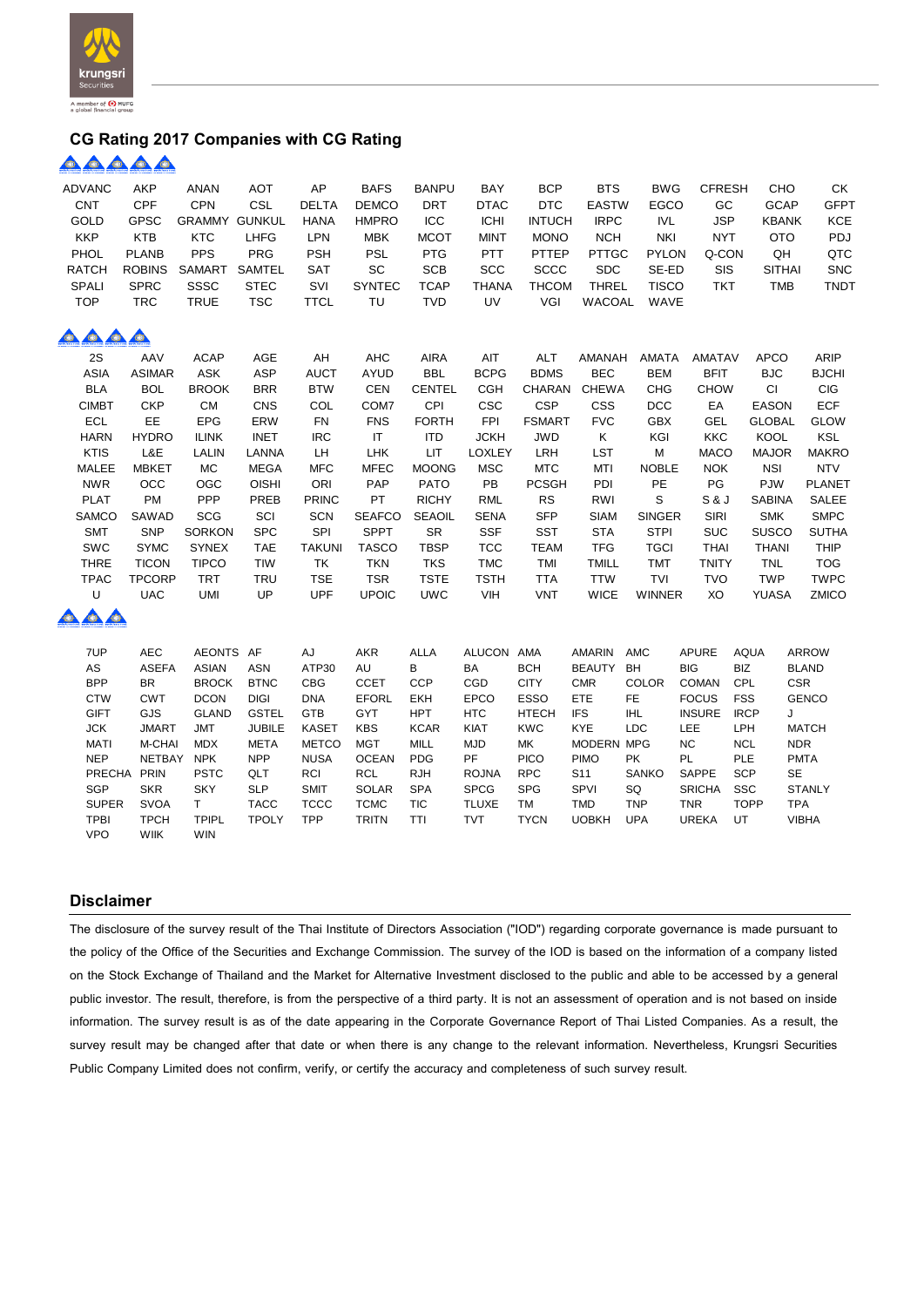## **Anti-corruption Progress Indicator 2018**

#### **Companies that have declared their intention to join CAC**

| Α                                                                                                                                                                                                                                                                                | <b>ABICO</b>                 | AIE                                                      | AJ                        | AMATA                      | <b>AMATAV</b>               | ANAN                          | <b>AOT</b>                  | <b>APCO</b>                   | <b>APCS</b>              | <b>ARROW</b>               | <b>ASIAN</b>                | В                           | <b>BGRIM</b>              |
|----------------------------------------------------------------------------------------------------------------------------------------------------------------------------------------------------------------------------------------------------------------------------------|------------------------------|----------------------------------------------------------|---------------------------|----------------------------|-----------------------------|-------------------------------|-----------------------------|-------------------------------|--------------------------|----------------------------|-----------------------------|-----------------------------|---------------------------|
| <b>BJC</b>                                                                                                                                                                                                                                                                       | <b>BJCHI</b>                 | <b>BLAND</b>                                             | <b>BLISS</b>              | BM                         | <b>BPP</b>                  | <b>BR</b>                     | <b>BSBM</b>                 | <b>BUI</b>                    | CEN                      | <b>CGH</b>                 | <b>CHEWA</b>                | <b>CHG</b>                  | CHO                       |
| CI                                                                                                                                                                                                                                                                               | COL                          | COM7                                                     | CPR                       | <b>DDD</b>                 | <b>EFORL</b>                | <b>EKH</b>                    | <b>ESTAR</b>                | <b>FLOYD</b>                  | <b>FN</b>                | <b>FPI</b>                 | <b>FTE</b>                  | GJS                         | GPI                       |
| <b>GSTEL</b>                                                                                                                                                                                                                                                                     | GYT                          | <b>HARN</b>                                              | <b>ICHI</b>               | <b>ILINK</b>               | <b>ITEL</b>                 | <b>JAS</b>                    | JTS                         | <b>KWC</b>                    | <b>KWG</b>               | <b>LDC</b>                 | LEE                         | LIT                         | LRH                       |
| <b>MATCH</b>                                                                                                                                                                                                                                                                     | <b>MATI</b>                  | <b>MBAX</b>                                              | <b>MFEC</b>               | MILL                       | <b>MTC</b>                  | <b>NCL</b>                    | <b>NEP</b>                  | <b>NNCL</b>                   | <b>NWR</b>               | PAP                        | PK                          | <b>PL</b>                   | <b>PLANB</b>              |
| <b>POST</b>                                                                                                                                                                                                                                                                      | PRM                          | <b>PRO</b>                                               | <b>PYLON</b>              | QTC                        | <b>ROJNA</b>                | RWI                           | <b>SAPPE</b>                | SCI                           | <b>SELIC</b>             | <b>SHANG</b>               | <b>SST</b>                  | <b>STA</b>                  | <b>STANLY</b>             |
| <b>SUPER</b>                                                                                                                                                                                                                                                                     | SWC                          | <b>SYMC</b>                                              | <b>SYNEX</b>              | THE                        | THIP                        | TKN                           | <b>TMC</b>                  | <b>TNP</b>                    | <b>TNR</b>               | <b>TOPP</b>                | <b>TRITN</b>                | TTI                         | <b>TVO</b>                |
| <b>TWPC</b>                                                                                                                                                                                                                                                                      | UEC                          | <b>UKEM</b>                                              | <b>UPA</b>                | <b>UWC</b>                 | <b>VIH</b>                  | XO                            | <b>YUASA</b>                |                               |                          |                            |                             |                             |                           |
| <b>Companies certified by CAC</b>                                                                                                                                                                                                                                                |                              |                                                          |                           |                            |                             |                               |                             |                               |                          |                            |                             |                             |                           |
| <b>ADVANC</b>                                                                                                                                                                                                                                                                    | <b>AKP</b>                   | AMANAH                                                   | AP                        | <b>ASK</b>                 | ASP                         | <b>AYUD</b>                   | <b>BAFS</b>                 | <b>BANPU</b>                  | BAY                      | BBL                        | <b>BCH</b>                  | <b>BCP</b>                  | <b>BCPG</b>               |
| BKI                                                                                                                                                                                                                                                                              | <b>BLA</b>                   | <b>BROOK</b>                                             | <b>BRR</b>                | <b>BTS</b>                 | <b>BWG</b>                  |                               | CENTEL CFRESH               | <b>CIG</b>                    | <b>CIMBT</b>             | <b>CM</b>                  | <b>CNS</b>                  | CPALL                       | CPF                       |
| CPI                                                                                                                                                                                                                                                                              | CPN                          | CSC                                                      | CSL                       | DCC                        | <b>DEMCO</b>                | <b>DIMET</b>                  | <b>DRT</b>                  | <b>DTAC</b>                   | <b>DTC</b>               | <b>EASTW</b>               | ECL                         | <b>EGCO</b>                 | EPCO                      |
| <b>FE</b>                                                                                                                                                                                                                                                                        | <b>FNS</b>                   | <b>FSS</b>                                               | <b>GBX</b>                | GC                         | <b>GCAP</b>                 | <b>GEL</b>                    | <b>GFPT</b>                 | GGC                           | <b>GLOW</b>              | GOLD                       | <b>GPSC</b>                 | <b>GUNKUL</b>               | <b>HANA</b>               |
| <b>HMPRO</b>                                                                                                                                                                                                                                                                     | <b>HTC</b>                   | ICC                                                      | <b>IFEC</b>               | <b>IFS</b>                 | <b>INET</b>                 | <b>INTUCH</b>                 | <b>IRPC</b>                 | <b>IVL</b>                    | Κ                        | <b>KASET</b>               | <b>KBANK</b>                | <b>KBS</b>                  | KCE                       |
| KGI                                                                                                                                                                                                                                                                              | <b>KKP</b>                   | <b>KSL</b>                                               | <b>KTB</b>                | KTC                        | L&E                         | LANNA                         | <b>LHFG</b>                 | <b>LHK</b>                    | LPN                      | М                          | <b>MAKRO</b>                | MALEE                       | <b>MBK</b>                |
| <b>MBKET</b><br>OCC                                                                                                                                                                                                                                                              | МC<br><b>OCEAN</b>           | <b>MCOT</b><br>OGC                                       | <b>MFC</b><br><b>PATO</b> | <b>MINT</b><br>PB          | <b>MONO</b><br><b>PCSGH</b> | <b>MOONG</b><br>PDG           | <b>MSC</b><br>PDI           | MTI<br><b>PDJ</b>             | <b>NBC</b><br>PE         | <b>NINE</b><br>PG          | NKI<br>PHOL                 | <b>NMG</b><br><b>PLANET</b> | <b>NSI</b><br><b>PLAT</b> |
| PM                                                                                                                                                                                                                                                                               | <b>PPP</b>                   | <b>PPS</b>                                               | PREB                      | <b>PRG</b>                 | <b>PRINC</b>                | <b>PSH</b>                    | <b>PSL</b>                  | <b>PSTC</b>                   | PT                       | <b>PTG</b>                 | <b>PTT</b>                  | PTTEP                       | <b>PTTGC</b>              |
| Q-CON                                                                                                                                                                                                                                                                            | QH                           | QLT                                                      | <b>RATCH</b>              | RML                        | <b>ROBINS</b>               | S & J                         | <b>SABINA</b>               | SAT                           | SC                       | <b>SCB</b>                 | <b>SCC</b>                  | <b>SCCC</b>                 | SCG                       |
| <b>SCN</b>                                                                                                                                                                                                                                                                       | SE-ED                        | <b>SENA</b>                                              | SGP                       | <b>SINGER</b>              | <b>SIRI</b>                 | SIS                           | <b>SITHAI</b>               | <b>SMIT</b>                   | <b>SMK</b>               | <b>SMPC</b>                | <b>SNC</b>                  | <b>SNP</b>                  | <b>SORKON</b>             |
| <b>SPACK</b>                                                                                                                                                                                                                                                                     | <b>SPC</b>                   | SPI                                                      | <b>SPRC</b>               | <b>SRICHA</b>              | <b>SSF</b>                  | SSI                           | SSSC                        | SUSCO                         | SVI                      | <b>SYNTEC</b>              | TAE                         | <b>TASCO</b>                | <b>TCAP</b>               |
| <b>TCMC</b>                                                                                                                                                                                                                                                                      | <b>TFG</b>                   | TFI                                                      | <b>TFMAMA</b>             | <b>TGCI</b>                | <b>THANI</b>                | <b>THCOM</b>                  | <b>THRE</b>                 | <b>THREL</b>                  | <b>TICON</b>             | TIP                        | <b>TIPCO</b>                | <b>TISCO</b>                | <b>TKT</b>                |
| <b>TLUXE</b>                                                                                                                                                                                                                                                                     | <b>TMB</b>                   | TMD                                                      | <b>TMILL</b>              | <b>TMT</b>                 | <b>TNITY</b>                | <b>TNL</b>                    | <b>TOG</b>                  | <b>TOP</b>                    | <b>TPA</b>               | <b>TPCORP</b>              | <b>TRU</b>                  | <b>TRUE</b>                 | <b>TSC</b>                |
| <b>TSTH</b>                                                                                                                                                                                                                                                                      | <b>TTCL</b>                  | TU                                                       | <b>TVD</b>                | TVI                        | U                           | <b>UBIS</b>                   | <b>UOBKH</b>                | VGI                           | <b>VNT</b>               | <b>WACOAL</b>              | <b>WHA</b>                  | <b>WICE</b>                 |                           |
| N/A                                                                                                                                                                                                                                                                              |                              |                                                          |                           |                            |                             |                               |                             |                               |                          |                            |                             |                             |                           |
| 2S                                                                                                                                                                                                                                                                               | 7UP                          | AAV                                                      | <b>ABM</b>                | <b>ACAP</b>                | ACC                         | <b>ADAM</b>                   | ADB                         | <b>AEC</b>                    | <b>AEONTS</b>            | AF                         | <b>AFC</b>                  | AGE                         | AH                        |
| AHC                                                                                                                                                                                                                                                                              | AI                           | <b>AIRA</b>                                              | AIT                       | AJA                        | <b>AKR</b>                  | <b>ALLA</b>                   | ALT                         | <b>ALUCON</b>                 | AMA                      | <b>AMARIN</b>              | <b>AMC</b>                  | <b>APEX</b>                 | <b>APURE</b>              |
| AQ<br><b>BDMS</b>                                                                                                                                                                                                                                                                | <b>AQUA</b><br><b>BEAUTY</b> | <b>ARIP</b><br><b>BEC</b>                                | AS<br><b>BEM</b>          | <b>ASAP</b><br><b>BFIT</b> | <b>ASEFA</b><br><b>BGT</b>  | ASIA<br>BH                    | <b>ASIMAR</b><br><b>BIG</b> | <b>ASN</b><br>BIZ             | ATP30<br><b>BKD</b>      | AU<br><b>BOL</b>           | <b>AUCT</b><br><b>BROCK</b> | BA<br><b>BSM</b>            | BAT-3K<br><b>BTNC</b>     |
| <b>BTW</b>                                                                                                                                                                                                                                                                       | <b>CBG</b>                   | <b>CCET</b>                                              | <b>CCP</b>                | CGD                        | CHARAN                      | <b>CHAYO</b>                  | <b>CHOTI</b>                | <b>CHOW</b>                   | <b>CHUO</b>              | <b>CITY</b>                | СK                          | <b>CKP</b>                  | <b>CMAN</b>               |
| CMO                                                                                                                                                                                                                                                                              | <b>CMR</b>                   | <b>CNT</b>                                               | <b>COLOR</b>              | <b>COMAN</b>               | <b>CPH</b>                  | CPL                           | <b>CPT</b>                  | CRANE                         | CRD                      | <b>CSP</b>                 | <b>CSR</b>                  | <b>CSS</b>                  | <b>CTW</b>                |
| <b>CWT</b>                                                                                                                                                                                                                                                                       | D                            | <b>DCON</b>                                              | <b>DCORP</b>              | <b>DELTA</b>               | <b>DIGI</b>                 | <b>DNA</b>                    | <b>DOD</b>                  | <b>DTCI</b>                   | EA                       | <b>EARTH</b>               | <b>EASON</b>                | ECF                         | <b>EE</b>                 |
| <b>EIC</b>                                                                                                                                                                                                                                                                       | <b>EMC</b>                   | EPG                                                      | ERW                       | <b>ESSO</b>                | ETE                         | <b>EVER</b>                   | F&D                         | <b>FANCY</b>                  | FC                       | <b>FMT</b>                 | <b>FOCUS</b>                | <b>FORTH</b>                | <b>FSMART</b>             |
| <b>FVC</b><br><b>HUMAN</b>                                                                                                                                                                                                                                                       | <b>GENCO</b><br><b>HYDRO</b> | <b>GIFT</b><br><b>ICN</b>                                | GL<br><b>IEC</b>          | <b>GLAND</b><br><b>IHL</b> | Ш                           | GLOBAL GRAMMY<br><b>INGRS</b> | <b>GRAND</b><br><b>INOX</b> | <b>GREEN</b><br><b>INSURE</b> | <b>GTB</b><br><b>IRC</b> | <b>GULF</b><br><b>IRCP</b> | <b>HFT</b><br>IT            | <b>HPT</b><br><b>ITD</b>    | <b>HTECH</b><br>J         |
| <b>JCK</b>                                                                                                                                                                                                                                                                       | <b>JCKH</b>                  | JCT                                                      | <b>JKN</b>                | <b>JMART</b>               | <b>JMT</b>                  | <b>JSP</b>                    | <b>JUBILE</b>               | JUTHA                         | <b>JWD</b>               | <b>KAMART</b>              | KC                          | <b>KCAR</b>                 | <b>KCM</b>                |
| <b>KDH</b>                                                                                                                                                                                                                                                                       | <b>KIAT</b>                  | <b>KKC</b>                                               | <b>KOOL</b>               | <b>KTECH</b>               | KTIS                        | <b>KYE</b>                    | LALIN                       | LH                            | <b>LOXLEY</b>            | LPH                        | <b>LST</b>                  | <b>LTX</b>                  | LVT                       |
| <b>MACO</b>                                                                                                                                                                                                                                                                      | <b>MAJOR</b>                 | <b>MANRIN</b>                                            | MAX                       | M-CHAI                     | <b>MCS</b>                  | <b>MDX</b>                    | <b>MEGA</b>                 | <b>META</b>                   | <b>METCO</b>             | <b>MGT</b>                 | <b>MIDA</b>                 | <b>MJD</b>                  | MK                        |
| ML<br><b>NPK</b>                                                                                                                                                                                                                                                                 | MM<br><b>NPP</b>             | <b>MODERN</b><br><b>NTV</b>                              | <b>MPG</b><br><b>NUSA</b> | <b>MPIC</b><br><b>NVD</b>  | <b>NC</b><br><b>NYT</b>     | <b>NCH</b><br>OHTL            | <b>NDR</b><br><b>OISHI</b>  | <b>NETBAY</b><br>ORI          | <b>NEW</b><br><b>OTO</b> | <b>NEWS</b><br>PACE        | <b>NFC</b><br>PAE           | <b>NOBLE</b><br>PAF         | <b>NOK</b><br><b>PERM</b> |
| PF                                                                                                                                                                                                                                                                               | <b>PICO</b>                  | <b>PIMO</b>                                              | <b>PJW</b>                | <b>PLE</b>                 | <b>PMTA</b>                 | <b>POLAR</b>                  | <b>POMPUI</b>               | <b>PORT</b>                   | PPM                      | <b>PRAKIT</b>              | PRECHA                      | <b>PRIN</b>                 | PTL                       |
| <b>RAM</b>                                                                                                                                                                                                                                                                       | RCI                          | <b>RCL</b>                                               | <b>RICH</b>               | <b>RICHY</b>               | <b>RJH</b>                  | <b>ROCK</b>                   | <b>ROH</b>                  | <b>RP</b>                     | <b>RPC</b>               | <b>RPH</b>                 | <b>RS</b>                   | <b>RSP</b>                  | S                         |
| S <sub>11</sub>                                                                                                                                                                                                                                                                  | <b>SAFARI</b>                | <b>SALEE</b>                                             | <b>SAM</b>                | SAMART                     | SAMCO                       | SAMTEL                        | <b>SANKO</b>                | <b>SAUCE</b>                  | SAWAD                    | SAWANG                     | <b>SCP</b>                  | <b>SDC</b>                  | <b>SE</b>                 |
| <b>SEAFCO</b>                                                                                                                                                                                                                                                                    | <b>SEAOIL</b>                | SF                                                       | <b>SFP</b>                | <b>SGF</b>                 | <b>SIAM</b>                 | <b>SIMAT</b>                  | <b>SKE</b>                  | <b>SKN</b><br>SPVI            | <b>SKR</b>               | <b>SKY</b>                 | <b>SLP</b>                  | <b>SMART</b><br><b>SSP</b>  | <b>SMM</b>                |
| <b>SMT</b><br>STEC                                                                                                                                                                                                                                                               | <b>SOLAR</b><br><b>STHAI</b> | <b>SPA</b><br><b>STPI</b>                                | SPALI<br>SUC              | <b>SPCG</b><br>SUN         | <b>SPG</b><br><b>SUTHA</b>  | SPORT<br>SVH                  | <b>SPPT</b><br><b>SVOA</b>  | T.                            | SQ<br><b>TACC</b>        | SR<br><b>TAKUNI</b>        | SSC<br><b>TAPAC</b>         | <b>TBSP</b>                 | <b>STAR</b><br>ТC         |
| TCB                                                                                                                                                                                                                                                                              | TCC                          | TCCC                                                     | TCJ                       | <b>TCOAT</b>               | <b>TEAM</b>                 | <b>TGPRO</b>                  | TH                          | <b>THAI</b>                   | THANA                    | THG                        | THL                         | <b>THMUI</b>                | <b>TIC</b>                |
| TITLE                                                                                                                                                                                                                                                                            | TIW                          | TK                                                       | TKS                       | TМ                         | TMI                         | <b>TMW</b>                    | <b>TNDT</b>                 | TNH                           | <b>TNPC</b>              | TOA                        | <b>TPAC</b>                 | <b>TPBI</b>                 | ТРСН                      |
| <b>TPIPL</b>                                                                                                                                                                                                                                                                     | <b>TPIPP</b>                 | <b>TPOLY</b>                                             | TPP                       | TR                         | TRC                         | TRT                           | <b>TRUBB</b>                | <b>TSE</b>                    | <b>TSF</b>               | TSI                        | TSR                         | <b>TSTE</b>                 | <b>TTA</b>                |
| <b>TTL</b><br><b>UPOIC</b>                                                                                                                                                                                                                                                       | <b>TTTM</b><br><b>UREKA</b>  | <b>TTW</b><br>UT                                         | <b>TUCC</b><br><b>UTP</b> | <b>TVT</b><br>UV           | TWP<br><b>UVAN</b>          | TWZ<br>VARO                   | <b>TYCN</b><br><b>VCOM</b>  | UAC<br>VI                     | UMI<br><b>VIBHA</b>      | UMS<br><b>VNG</b>          | <b>UNIQ</b><br><b>VPO</b>   | UP<br>WAVE                  | <b>UPF</b><br>WG          |
| <b>WHAUP</b>                                                                                                                                                                                                                                                                     | <b>WIIK</b>                  | WIN                                                      | WINNER                    | <b>WORK</b>                | <b>WORLD</b>                | <b>WP</b>                     | <b>WPH</b>                  | WR                            | YCI                      | YNP                        | ZIGA                        | <b>ZMICO</b>                |                           |
| <b>Disclaimer</b>                                                                                                                                                                                                                                                                |                              |                                                          |                           |                            |                             |                               |                             |                               |                          |                            |                             |                             |                           |
|                                                                                                                                                                                                                                                                                  |                              |                                                          |                           |                            |                             |                               |                             |                               |                          |                            |                             |                             |                           |
| The disclosure of the Anti-Corruption Progress Indicators of a listed company on the Stock Exchange of Thailand, which is assessed by                                                                                                                                            |                              |                                                          |                           |                            |                             |                               |                             |                               |                          |                            |                             |                             |                           |
| Thaipat Institute, is made in order to comply with the policy and sustainable development plan for the listed companies of the Office of the                                                                                                                                     |                              |                                                          |                           |                            |                             |                               |                             |                               |                          |                            |                             |                             |                           |
| Securities and Exchange Commission. Thaipat Institute made this assessment based on the information received from the listed company,                                                                                                                                            |                              |                                                          |                           |                            |                             |                               |                             |                               |                          |                            |                             |                             |                           |
| as stipulated in the form for the assessment of Anti-corruption which refers to the Annual Registration Statement (Form 56-1), Annual Repor                                                                                                                                      |                              |                                                          |                           |                            |                             |                               |                             |                               |                          |                            |                             |                             |                           |
| (Form 56-2), or other relevant documents or reports of such listed company. The assessment result is therefore made from the perspective                                                                                                                                         |                              |                                                          |                           |                            |                             |                               |                             |                               |                          |                            |                             |                             |                           |
| of Thaipat Institute that is a third party. It is not an assessment of operation and is not based on any inside information. Since this<br>assessment is only the assessment result as of the date appearing in the assessment result, it may be changed after that date or when |                              |                                                          |                           |                            |                             |                               |                             |                               |                          |                            |                             |                             |                           |
| there is any change to the relevant information. Nevertheless, Krungsri Securities Public Company Limited does not confirm, verify, or certify                                                                                                                                   |                              |                                                          |                           |                            |                             |                               |                             |                               |                          |                            |                             |                             |                           |
| the accuracy and completeness of the assessment result."                                                                                                                                                                                                                         |                              |                                                          |                           |                            |                             |                               |                             |                               |                          |                            |                             |                             |                           |
| Reference                                                                                                                                                                                                                                                                        |                              |                                                          |                           |                            |                             |                               |                             |                               |                          |                            |                             |                             |                           |
| Disclosure: Companies participating in Thailand's Private Sector Collective Action Coalition Against Corruption programme (Thai CAC) unde<br>Thai Institute of Directors (as of July 31, 2017) are categorised into:                                                             |                              |                                                          |                           |                            |                             |                               |                             |                               |                          |                            |                             |                             |                           |
|                                                                                                                                                                                                                                                                                  |                              | Companies that have declared their intention to join CAC |                           |                            |                             |                               |                             |                               |                          |                            |                             |                             |                           |
|                                                                                                                                                                                                                                                                                  |                              | Companies certified by CAC.                              |                           |                            |                             |                               |                             |                               |                          |                            |                             |                             |                           |

- Companies that have declared their intention to join CAC
-